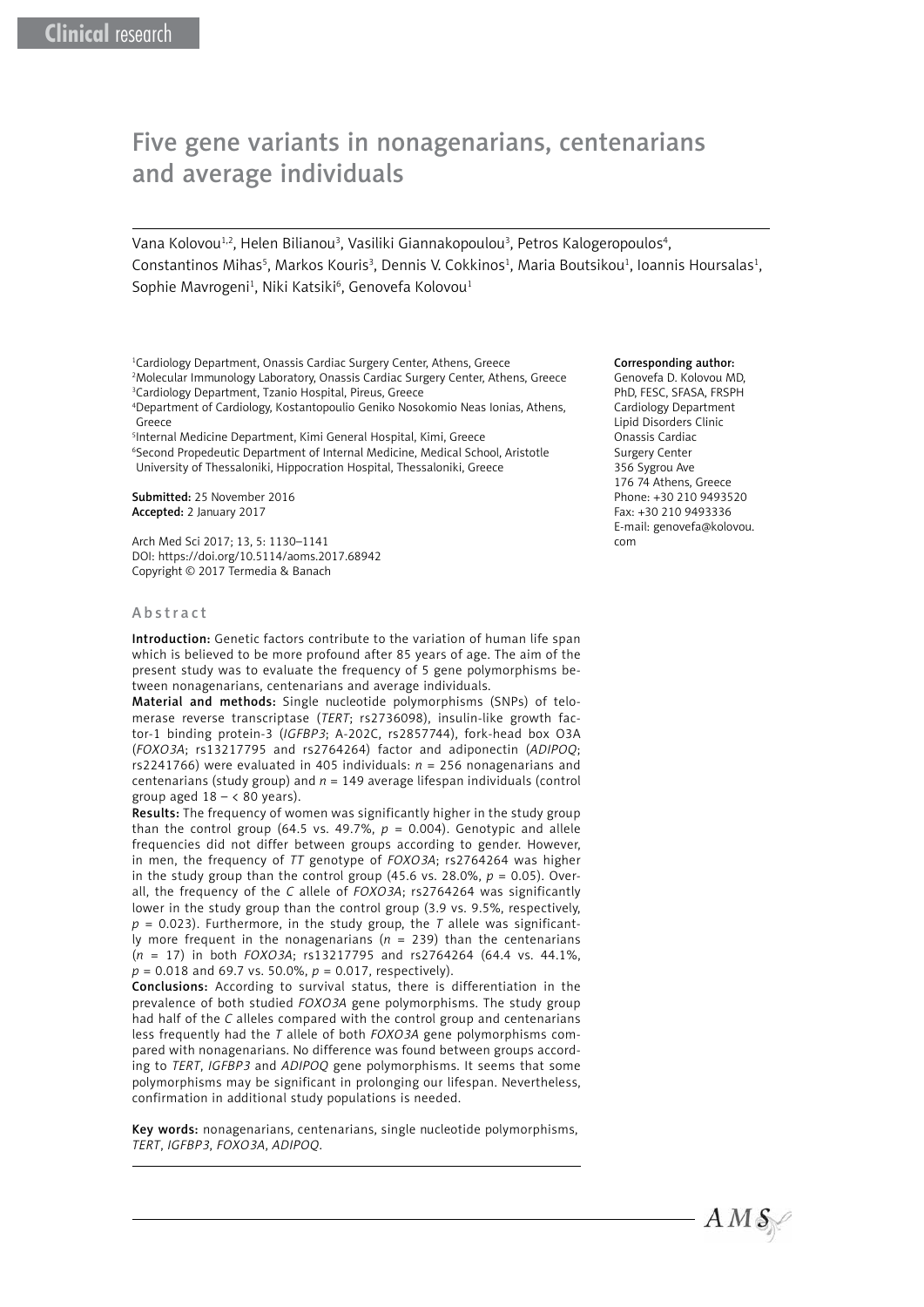## Introduction

Long lasting living has been a desire and a target for human beings [1]. During the last 2 decades, several research groups have been vigorously evaluating various single nucleotide polymorphisms (SNPs) involved in human ageing or exceptional longevity [2–4]. Consequently, many studies evaluating the frequency of particular gene polymorphisms in ageing have already been published, with inconsistent results. The main reasons for these conflicting results are the differences in nationality, gender and environmental status of the evaluated cohorts. Furthermore, it is possible that, apart from environmental factors, every nation may have favorable and non-favorable combinations of gene polymorphisms, leading to longer or shorter lifespan. Moreover, it is believed that genetic influence is more profound after the age of 85 years [2].

To inhibit the loss of coding sequences and suppress the chromosomal reorganizations, linear chromosomes are capped by repetitive nucleoprotein structures, named telomeres. Every cell splitting results in a gradual reduction of telomere length that, below a certain shortening, evokes genome instability, senescence and apoptosis. Telomerase, a ribonucleic protein that consists of a telomere reverse transcriptase (TERT, catalytic subunit) and a telomere RNA component, is the main regulator of telomere length [4, 5]. The *TERT* gene encodes the catalytic subunit of telomerase. In the present study, in line with a previous one [3], we investigated gene variants that could explain the extended lifespan of nonagenarians and centenarians compared with middle-aged individuals in the Greek population. In this context, we evaluated the *TERT* gene polymorphism rs2736098, located on chromosome 5 at position NM\_001193376.1: c.915G>A, that appears to associate with cancer diseases (one of the major causes of shortened lifespan).

Insulin-like growth factor-1 (IGF-1) was negatively correlated with age [6]. Circulating insulin-like growth factor-1 binding protein-3 (IGFBP-3) is bound to about 90% of the circulating IGF-1 that exerts mitogenic and metabolic activities in the regulation of growth, survival and cell differentiation [7]. *IGFBP3* (*A-202C*, rs2854744) gene polymorphism, located on chromosome 7 at position NM\_000598.4: c.-336C>A, was found to be significantly associated with circulating IGFBP-3 levels. There is some evidence that the alleles associated with higher circulating IGFBP-3 levels are also associated with higher risk of early stage of cancers [8].

Genetic variations in transcription factor Forkhead box O3A (*FOXO3A*) have been associated with human longevity in nations such as the Japanese, Chinese, Italian and German [9–12]. *FOXO3A*  forms part of the IGF-1 signaling pathway. In the present study, we evaluated two SNPs of the

|      |                  | Table I. Genotyping methodology |                                                          |                               |         |                  |                    |                   |
|------|------------------|---------------------------------|----------------------------------------------------------|-------------------------------|---------|------------------|--------------------|-------------------|
| Gene | SNP              | Name                            | Primer sequences $(5' \rightarrow 3')$                   | Ref.                          | ב"<br>ב | PCR product [bp] | Restriction enzyme | After digestion   |
| FERT |                  | rs2736098 p.Ala305Ala           | YOLOLOLOLOLULLUOLOUUY ii<br>R: CTGAGGAGGAGGAGTGC         |                               | SO      | 207              | PspOM              | 116 bp and 91 bp  |
|      | FOXO3A rs2764264 |                                 | R: ACTCCAGGCTCTGATGGTTAACT<br>GUAULULULULULULLILIAUUK :i |                               | 55      | 202              | $\frac{1}{2}$      | 101 bp and 101 bp |
|      | rs13217795       |                                 | R: ACTGATAGGTGTGTGTACTCG<br>F: GGCCCOGGTAGGTACATAT       |                               | 84      | 284              | BspHI              | 193 bp and 91 bp  |
|      | ADIPOQ rs2241766 | $C + 45T > G$                   | F: GCAGAGAGIOULUGCIO<br>R: GGAGAACTOTOTOHAAGGC           | Guzman-Ornelas<br>et al. [23] | 89      | 372              | BspHI              | 206 bp and 166 bp |
|      | GFBP3 rs2854744  | $C - 336C$ >A<br>A-202C or      | R: AGCGCAGTGCICGCATCTGG<br>E: CAUAUAUALUUNUU : L         | Deal et al. [31]              | S8      | 463              | Fspl               | 241 bp and 222 bp |
|      |                  |                                 |                                                          |                               |         |                  |                    |                   |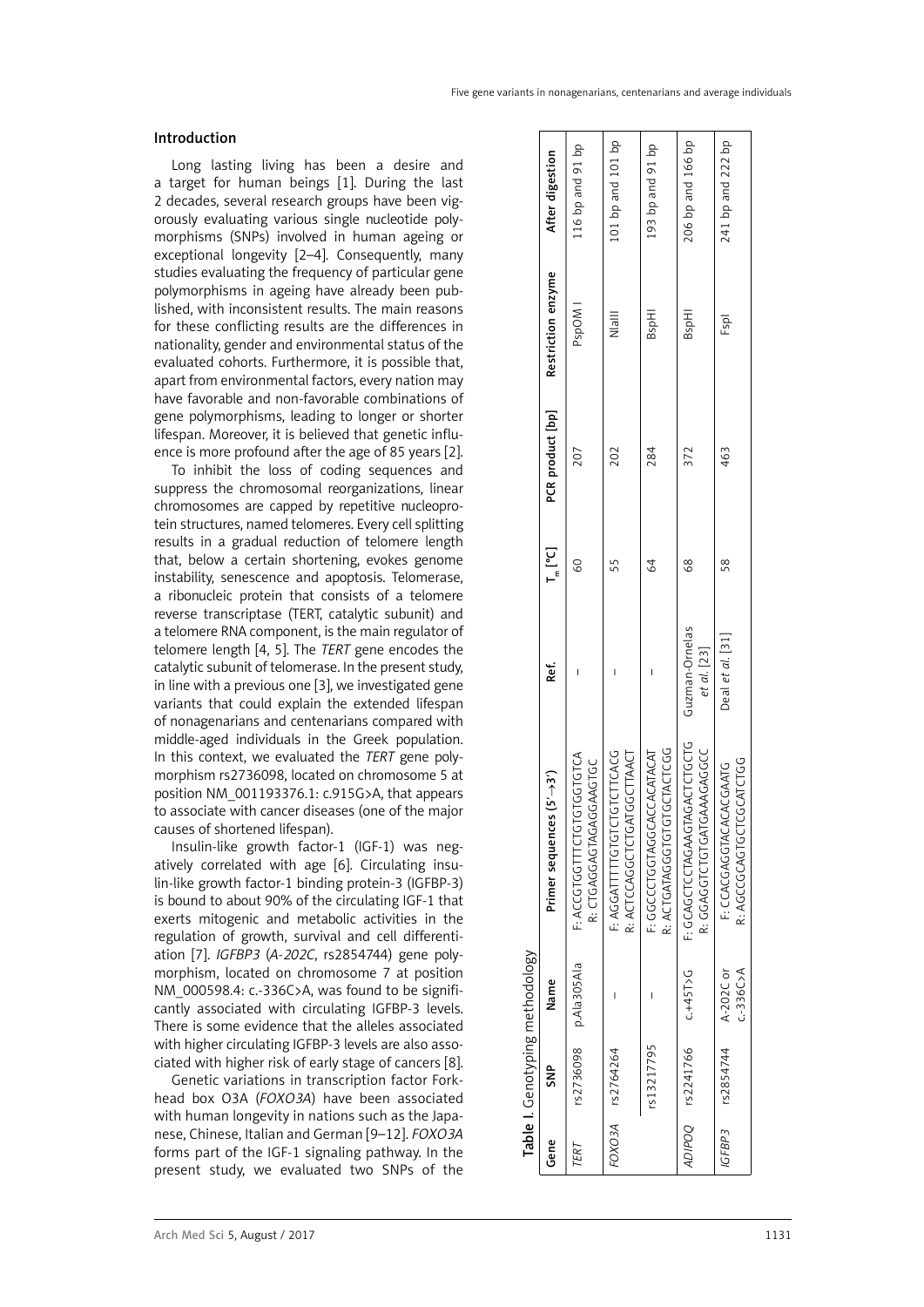*FOXO3A* gene (rs13217795 located on chromosome 6 at position NM\_01455.3: c.622-10560C>T and rs2764264 located on chromosome 6 at position NM\_001455.3: c.622-50197C>T). The IGF-1 pathway highly interacts with the p53 pathway, a nuclear protein involved in several signaling pathways, including DNA damage recognition, cell cycle control and meiotic recombination (important components involved in longevity) [13].

Adiponectin, an adipose tissue-derived peptide, is a determinant of insulin sensitivity that exerts anti-inflammatory and anti-atherogenic effects. Decreased plasma adiponectin levels are associated with type 2 diabetes mellitus and atherosclerosis (both diseases can shorten the lifespan). The adiponectin-encoding gene (*ADIPOQ*) is located

on chromosome 3 and the SNP which we evaluated (*ADIPOQ* +45T>G) is at position NM\_004797.3: c.45T>G [14].

We made the hypothesis that gene polymorphisms involved either in cell instability, senescence, and apoptosis or determining the risk of diseases development leading to lifespan shortening (cancer, diabetes mellitus, coronary heart disease (CHD)) will present with different frequencies according to age.

The aim of the present study was to evaluate whether there is any difference in the frequency of common gene polymorphisms (i.e. TERT, IGFBP3, FOXO3A and ADIPOQ) between nonagenarians and centenarians (study group) and middle-aged individuals (control group).

| Variable           |        | All  |       | Control group |      | Study group | P-value |
|--------------------|--------|------|-------|---------------|------|-------------|---------|
|                    | N      | N %  | N     | N %           | Ν    | $N\%$       |         |
| Gender:            |        |      |       |               |      |             |         |
| Male               | 166    | 41.0 | 75    | 50.3          | 91   | 35.5        | 0.004   |
| Female             | 239    | 59.0 | 74    | 49.7          | 165  | 64.5        |         |
| Genotypes:         |        |      |       |               |      |             |         |
| TERT rs2736098*    |        |      |       |               |      |             |         |
| AA                 | 31     | 8.2  | 8     | 6.3           | 23   | 8.9         | 0.685   |
| AG                 | 154    | 40.4 | 52    | 40.6          | 103  | 40.2        |         |
| GG                 | 196    | 51.4 | 68    | 53.1          | 130  | 50.5        |         |
| IGFBP3 rs2854744*: |        |      |       |               |      |             |         |
| AA                 | 106    | 28.4 | 29    | 24.4          | 77   | 30.3        | 0.392   |
| AC                 | 188    | 50.4 | 61    | 51.3          | 127  | 50.0        |         |
| CC                 | 79     | 21.2 | 29    | 24.4          | 50   | 19.7        |         |
| FOXO3A rs13217795: |        |      |       |               |      |             |         |
| CC                 | 55     | 13.6 | 22    | 14.9          | 33   | 12.9        | 0.837   |
| CT                 | 191    | 47.3 | 68    | 45.9          | 123  | 48.0        |         |
| TT                 | 158    | 39.1 | 58    | 39.2          | 100  | 39.1        |         |
| FOXO3A rs2764264:  |        |      |       |               |      |             |         |
| <b>TT</b>          | 158    | 39.1 | 54    | 36.5          | 104  | 40.6        | 0.070   |
| <b>TC</b>          | 222    | 55.0 | 80    | 54.1          | 142  | 55.5        |         |
| CC                 | 24     | 5.9  | 14    | 9.5           | 10   | 3.9         |         |
| ADIPOQ rs2241766:  |        |      |       |               |      |             |         |
| TT                 | 276    | 68.7 | 100   | 67.6          | 176  | 69.0        | 0.124   |
| TG                 | 115    | 28.6 | 47    | 31.7          | 70   | 27.1        |         |
| GG                 | $1\,1$ | 2.7  | $\,1$ | 0.7           | $10$ | 3.9         |         |

Table II. Genotype frequencies between the study group and the control group

*\*20 genotype analyses were missing in the control group.*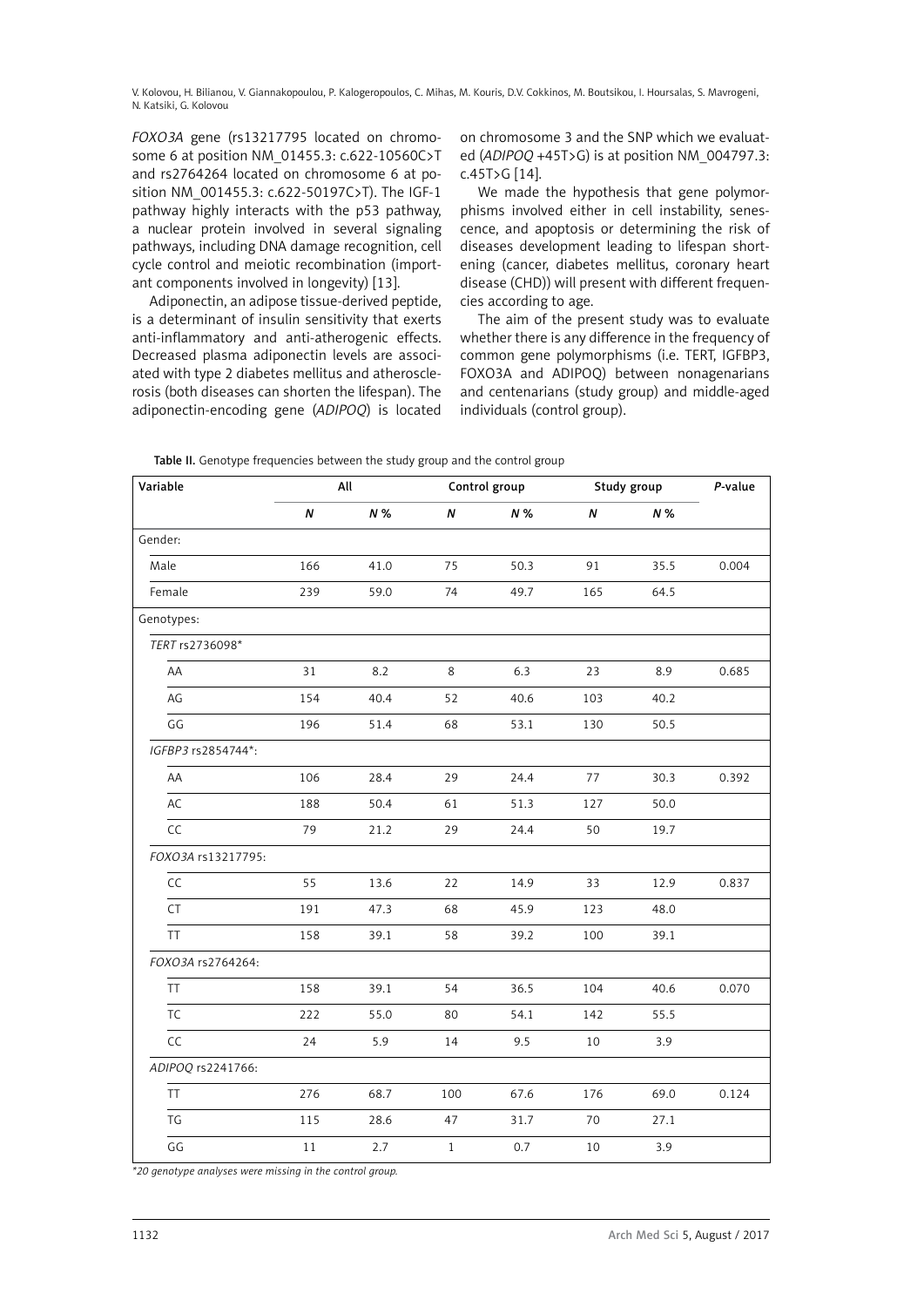#### Material and methods

The present study was designed and performed in agreement with the recommendations for the human genotype-phenotype association studies published by the National Cancer Institute-National Human Genome Research Institute (NCI-NHGRI) Working Group on Replication in Association Studies [15] indicating the time period and location of subject recruitment, success rate for DNA acquisition, internal control samples (from the same DNA) and sample tracking methods.

The study protocol was approved by the Institutional Ethics Committee (Onassis Cardiac Surgery Center, Athens, Greece) and was in accordance with the Declaration of Helsinki for Human Research of 1974 (last modified in 2000) [16]. All study participants were of Caucasian origin and descent for  $\geq$  3 generations.

Control group ( $n = 149$ ). The inclusion criteria were: 1. age  $18 - < 80$  years, and 2. no personal history of CHD, diabetes mellitus, thyroid or liver disease, high alcohol consumption, professional athleticism and any chronic disease.

Study group with nonagenarians and centenarians ( $n = 256$ ). The inclusion criteria were age 90–99 years in nonagenarians and > 99 years in centenarians. No other inclusion or exclusion criteria were applied.

# Genotyping

Genotyping was performed specifically for research purposes. Extraction of genomic DNA was

| Variable           |                | Control group |                     | Study group | P-value |
|--------------------|----------------|---------------|---------------------|-------------|---------|
|                    | $\pmb N$       | N %           | N                   | N %         |         |
| Gender:            |                |               |                     |             |         |
| Male               | 75             | 100.0         | 91                  | 100.0       |         |
| Female             | $\mathbf 0$    | 0.0           | $\mathsf{O}\xspace$ | 0.0         |         |
| Genotypes:         |                |               |                     |             |         |
| TERT rs2736098:    |                |               |                     |             |         |
| AA                 | $\overline{7}$ | 11.1          | 8                   | 8.8         | 0.890   |
| GA                 | 26             | 41.3          | 38                  | 41.8        |         |
| GG                 | 30             | 47.6          | 45                  | 49.5        |         |
| IGFBP3 rs2854744:  |                |               |                     |             |         |
| AA                 | 16             | 27.1          | 27                  | 30.7        | 0.785   |
| AC                 | 29             | 49.2          | 44                  | 50.0        |         |
| CC                 | 14             | 23.7          | $17\,$              | 19.3        |         |
| FOXO3A rs13217795: |                |               |                     |             |         |
| CC                 | 12             | 16.2          | 14                  | 15.6        | 0.413   |
| CT                 | 38             | 51.4          | 38                  | 42.2        |         |
| <b>TT</b>          | 24             | 32.4          | 38                  | 42.2        |         |
| FOXO3A rs2764264:  |                |               |                     |             |         |
| TT                 | 21             | 28.0          | 41                  | 45.6        | 0.050   |
| CT                 | 47             | 62.7          | 45                  | 50.0        |         |
| CC                 | $\overline{7}$ | 9.3           | 4                   | 4.4         |         |
| ADIPOQ rs2241766:  |                |               |                     |             |         |
| TT                 | 46             | 61.3          | 61                  | 67.8        | 0.291   |
| TG                 | 28             | 37.3          | 25                  | 27.8        |         |
| GG                 | $\,1$          | $1.3\,$       | $\overline{4}$      | 4.4         |         |

Table III. Genotype frequencies in men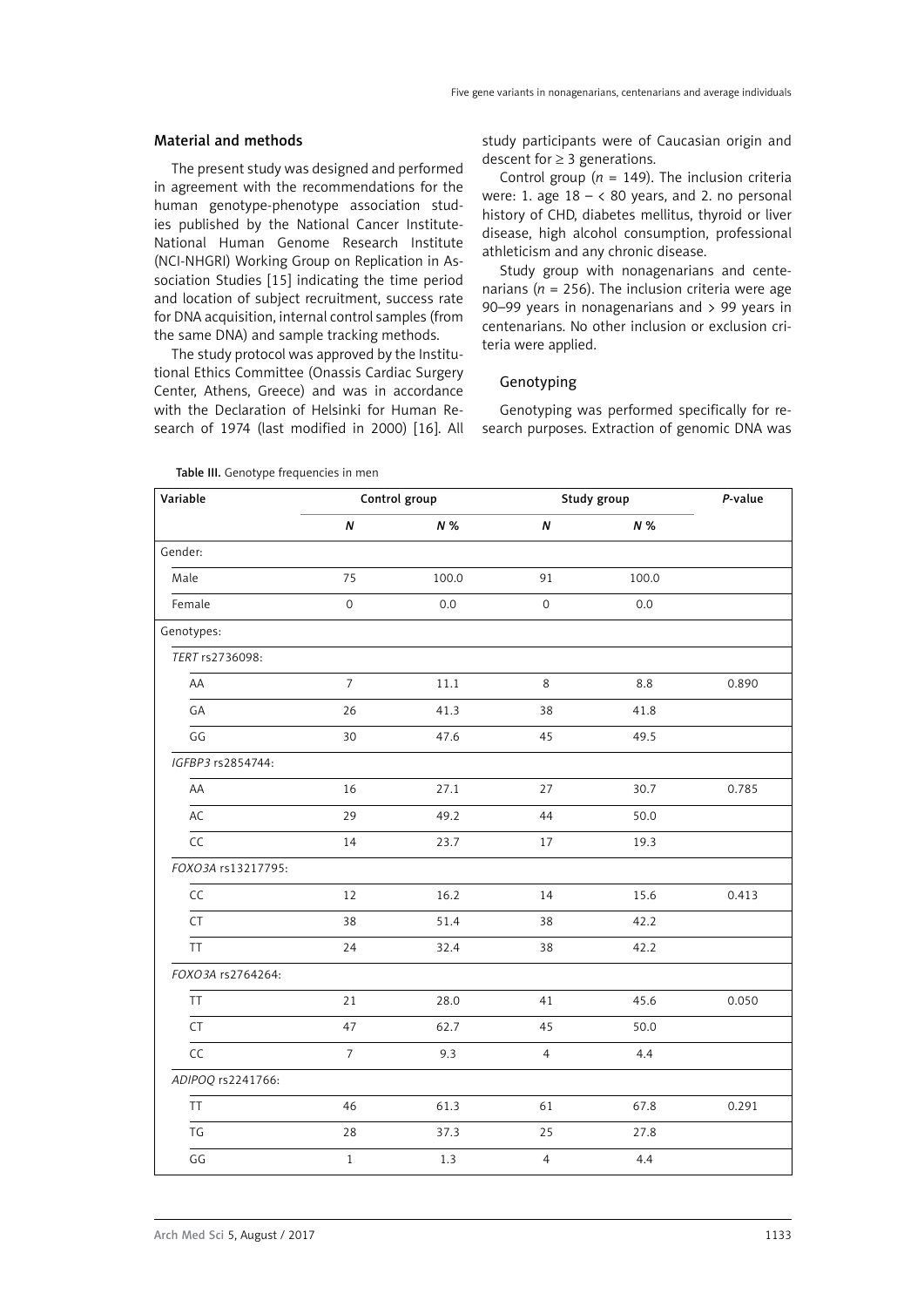performed from leukocytes separated from whole blood using a standard method with the Flexi-Gene DNA kit (Qiagen).

The study variants were detected using polymerase chain reaction (PCR) and restricted fragment length polymorphism analysis (RFLPs). The PCR was performed using KAPA TaqDNA polymerase (KAPA Biosystems). The oligonucleotide primers, the PCR conditions and the restriction enzymes for each SNP are listed in Table I. All samples were subjected to electrophoresis on an agarose gel 3% and visualized with ethidium bromide.

The RFLP results were validated by: 1) around 20% of all samples were repeated to confirm findings of the PCR-RFLP method and 2) randomly selected PCR-RFLP results were confirmed by direct automated sequencing of PCR products for each polymorphism using the BigDye terminator chemistry kit (ABI, USA) and 3500 genetic analyzer (ABI, USA). The concordance between repeated samples, sequencing and our results was 100%.

# Statistical analysis

All categorical variables are described as absolute (*N*) and relative (%) frequencies. Potential associations between the study variables were tested using Pearson's  $\chi^2$  test or Fisher's exact test, when appropriate. All tests were two-sided and were considered significant if the *p*-value was < 0.05. Data were analyzed using IBM SPSS statistical software version 22.0 for Windows (IBM Corporation, NY, USA).

Table IV. Genotype frequencies in women

| Variable           |                     | Control group |                     | Study group | P-value |
|--------------------|---------------------|---------------|---------------------|-------------|---------|
|                    | $\pmb N$            | N %           | N                   | $N\%$       |         |
| Gender:            |                     |               |                     |             |         |
| Male               | $\mathsf{O}\xspace$ | 0.0           | $\mathsf{O}\xspace$ | 0.0         |         |
| Female             | 74                  | 100.0         | 165                 | 100.0       |         |
| Genotypes:         |                     |               |                     |             |         |
| TERT rs2736098:    |                     |               |                     |             |         |
| AA                 | $\mathbf{1}$        | 1.6           | 15                  | 9.1         | 0.132   |
| GA                 | 24                  | 39.3          | 66                  | 40.0        |         |
| GG                 | 36                  | 59.0          | 84                  | 50.9        |         |
| IGFBP3 rs2854744:  |                     |               |                     |             |         |
| AA                 | 13                  | 21.7          | 50                  | 30.3        | 0.384   |
| AC                 | 32                  | 53.3          | 83                  | 50.3        |         |
| CC                 | 15                  | 25.0          | 32                  | 19.4        |         |
| FOXO3A rs13217795: |                     |               |                     |             |         |
| CC                 | 10                  | 13.5          | 19                  | 11.5        | 0.331   |
| CT                 | 30                  | 40.5          | 84                  | 50.9        |         |
| <b>TT</b>          | 34                  | 45.9          | 62                  | 37.6        |         |
| FOXO3A rs2764264:  |                     |               |                     |             |         |
| <b>TT</b>          | 33                  | 45.2          | 63                  | 38.2        | 0.065   |
| <b>CT</b>          | 33                  | 45.2          | 96                  | 58.2        |         |
| CC                 | $\overline{7}$      | 9.6           | $\boldsymbol{6}$    | 3.6         |         |
| ADIPOQ rs2241766:  |                     |               |                     |             |         |
| <b>TT</b>          | 54                  | 75.0          | 114                 | 69.5        | 0.283   |
| TG                 | 18                  | 25.0          | 44                  | 26.8        |         |
| GG                 | $\mathbf 0$         | 0.0           | $\sqrt{6}$          | 3.7         |         |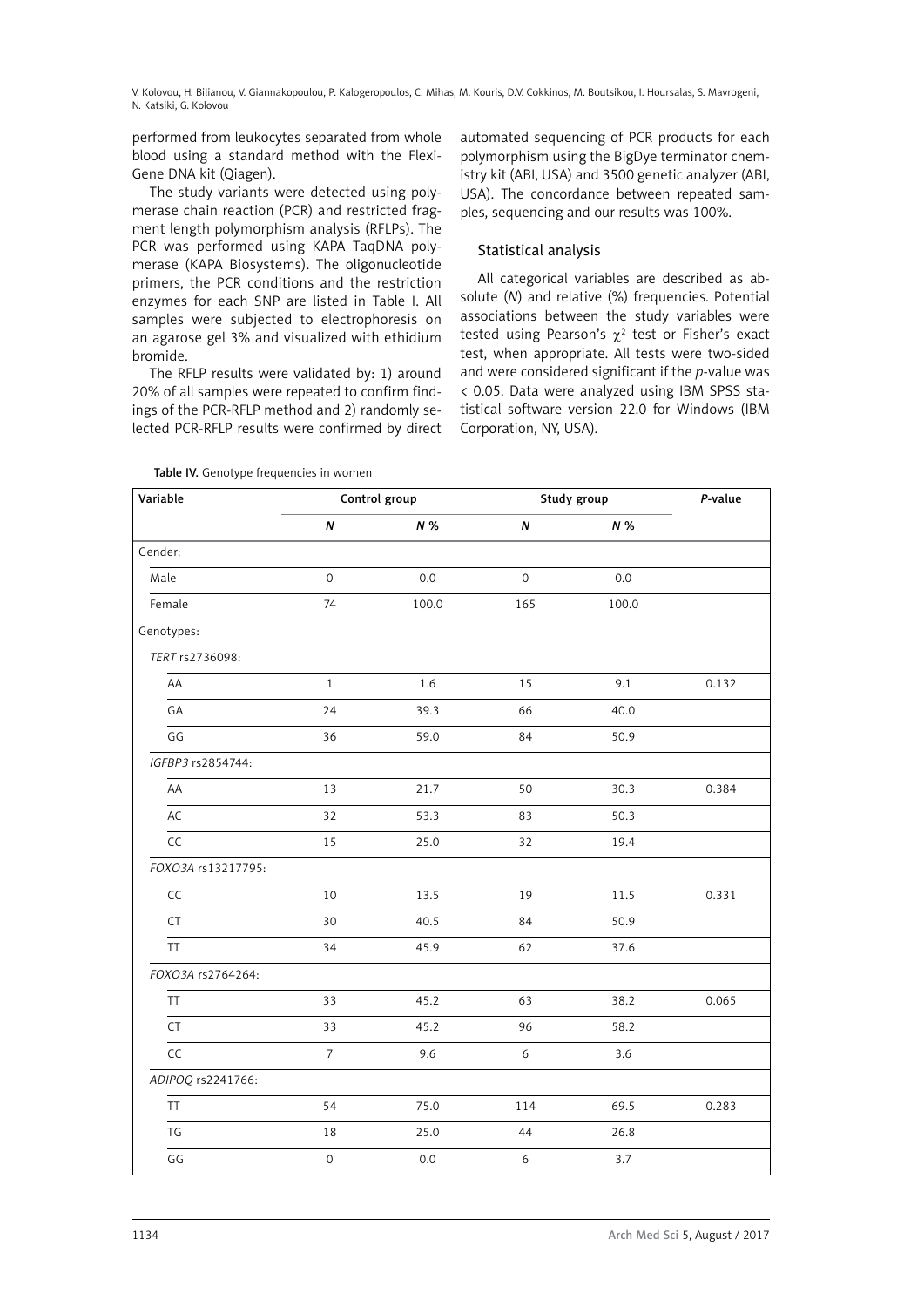### Results

The age of the study group ranged between 90 and 113 years (median  $\pm$  interquartile range (IQR): 93 ±4 years). Overall, 17 individuals were centenarians (from 100 to 113 years, 101 ±5 years). The corresponding age of the control group was  $56 \pm 27$  years, ranging from 18 to 80 years. The frequency of women was significantly higher in the study group than the control group (64.5 vs. 49.7%, *p* = 0.004) (Table II).

## Genetic gender difference

Genotypic (Tables III–VI) and allele frequencies (not shown) did not differ by gender in either of the 2 groups. However, in men, the frequency of *TT* genotype of *FOXO3A*; rs2764264 was higher in the study group than the control group (45.6 vs. 28.0%, *p* = 0.050) (Table III).

# Gene distribution in the study group and control group

No significant difference was found in the distribution of all genotypes between the 2 groups (Table II). When the evaluation was referred to the alleles, the relative frequency of the *C* allele (*FOXO3A*, rs2764264) was significantly lower in the study group than the control group (3.9 vs. 9.5%, *p* = 0.023) (Table VII).

#### Nonagenarians and centenarians

Although there were significant differences in the distribution of genotypes between nonagenarians and centenarians in *FOXO3A* rs13217795 and *FOXO3A* rs2764264, the small number of observations among genotypes cannot lead to certain conclusions (Table VIII). However, when testing by allele, the *T* allele was significantly more

Table V. Genotype frequencies in the control group according to gender

| Genotypes          |                  | P-value |                     |        |       |
|--------------------|------------------|---------|---------------------|--------|-------|
|                    |                  | Gender  |                     |        |       |
|                    |                  | Male    |                     | Female |       |
|                    | $\boldsymbol{N}$ | $N\%$   | N                   | $N\%$  |       |
| TERT rs2736098:    |                  |         |                     |        |       |
| AA                 | $\overline{7}$   | 11.1    | $\mathbf{1}$        | 1.6    | 0.085 |
| GA                 | 26               | 41.3    | 24                  | 39.3   |       |
| GG                 | 30               | 47.6    | 36                  | 59.0   |       |
| IGFBP3 rs2854744:  |                  |         |                     |        |       |
| AA                 | 16               | 27.1    | 13                  | 21.7   | 0.785 |
| AC                 | 29               | 49.2    | 32                  | 53.3   |       |
| CC                 | 14               | 23.7    | 15                  | 25.0   |       |
| FOXO3A rs13217795: |                  |         |                     |        |       |
| CC                 | 12               | 16.2    | 10                  | 13.5   | 0.241 |
| CT                 | 38               | 51.4    | 30                  | 40.5   |       |
| TT                 | 24               | 32.4    | 34                  | 45.9   |       |
| FOXO3A rs2764264:  |                  |         |                     |        |       |
| <b>TT</b>          | 21               | 28.0    | 33                  | 45.2   | 0.078 |
| <b>CT</b>          | 47               | 62.7    | 33                  | 45.2   |       |
| CC                 | $\overline{7}$   | 9.3     | $\overline{7}$      | 9.6    |       |
| ADIPOQ rs2241766:  |                  |         |                     |        |       |
| <b>TT</b>          | 46               | 61.3    | 54                  | 75.0   | 0.111 |
| TG                 | 28               | 37.3    | 18                  | 25.0   |       |
| GG                 | $\,1$            | 1.3     | $\mathsf{O}\xspace$ | 0.0    |       |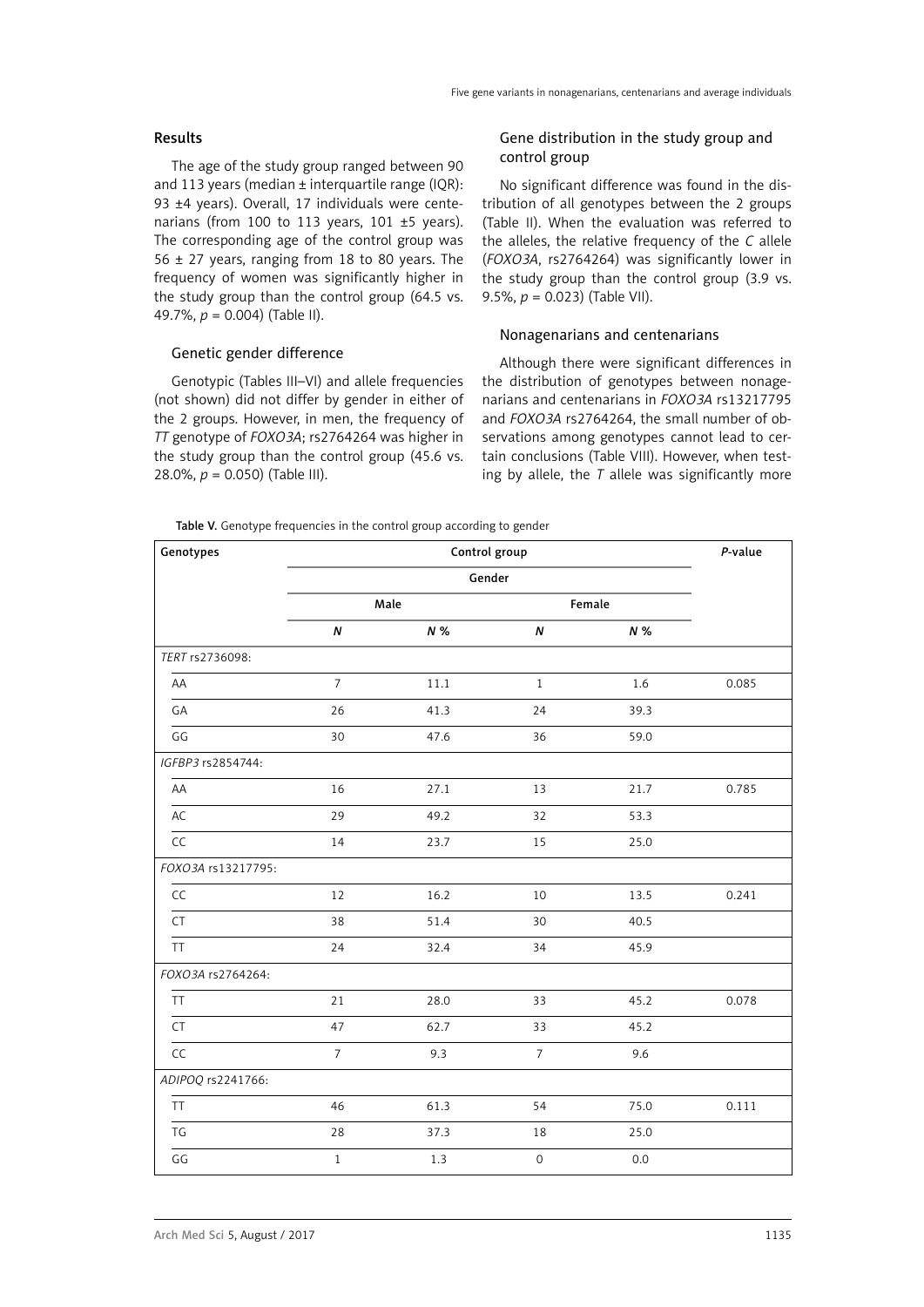frequent in the nonagenarians than the centenarians in both *FOXO3A* rs13217795 and *FOXO3A* rs2764264 (64.4 vs. 44.1%, *p* = 0.018, 69.7 vs. 50.0%,  $p = 0.017$ , respectively; Table IX).

## Discussion

We studied 5 SNPs in 4 candidate genes in pathways related to lipoprotein and glucose metabolism as well as to telomere length, given the fact that both pathways are closely related to ageing/longevity. We found that the frequency of the *C* allele of *FOXO3A*; rs2764264 was lower in the study group than in the control group and that the *T* allele was more frequent in nonagenarians compared with centenarians of both *FOXO3A* gene variants (rs13217795 and rs2764264). Furthermore, genotypic and allele frequencies did not differ between the 2 groups according to gender, although, in men, the frequency of *TT* genotype of *FOXO3A*; rs2764264 was higher in the study group than the control group.

Therefore, the present study demonstrated that, among the 4 candidate genes, only one gene (i.e. *FOXO3A*) may have a potential influence on human longevity.

Various studies have reported significant inter-individual variation in telomere length and telomerase activity in healthy individuals of the same age [17, 18]. It has been observed that individuals with shorter telomeres are at higher risk of diseases that shorten lifespan such as cancers (e.g. lung cancer) [19]. With regard to age, we found no differences in the frequency of *TERT* gene polymorphism. In accordance with our finding, Liu *et al.* also reported no influence of *TERT* gene polymorphism on human lifespan in Han Chinese peri-centenarians [20]. Bressler *et al.* [18] evaluated the association between six *TERT*

Table VI. Genotype frequencies in the study group according to gender

| Genotypes          |                | Study group |     |        |       |  |
|--------------------|----------------|-------------|-----|--------|-------|--|
|                    |                | Gender      |     |        |       |  |
|                    |                | Male        |     | Female |       |  |
|                    | $\pmb N$       | N %         | N   | $N\%$  |       |  |
| TERT rs2736098:    |                |             |     |        |       |  |
| AA                 | 8              | 8.8         | 15  | 9.1    | 0.963 |  |
| GA                 | 38             | 41.8        | 66  | 40.0   |       |  |
| GG                 | 45             | 49.5        | 84  | 50.9   |       |  |
| IGFBP3 rs2854744:  |                |             |     |        |       |  |
| AA                 | 27             | 30.7        | 50  | 30.3   | 0.998 |  |
| AC                 | 44             | 50.0        | 83  | 50.3   |       |  |
| CC                 | 17             | 19.3        | 32  | 19.4   |       |  |
| FOXO3A rs13217795: |                |             |     |        |       |  |
| CC                 | 14             | 15.6        | 19  | 11.5   | 0.373 |  |
| CT                 | 38             | 42.2        | 84  | 50.9   |       |  |
| <b>TT</b>          | 38             | 42.2        | 62  | 37.6   |       |  |
| FOXO3A rs2764264:  |                |             |     |        |       |  |
| <b>TT</b>          | 41             | 45.6        | 63  | 38.2   | 0.454 |  |
| <b>CT</b>          | 45             | 50.0        | 96  | 58.2   |       |  |
| CC                 | $\overline{4}$ | 4.4         | 6   | 3.6    |       |  |
| ADIPOQ rs2241766:  |                |             |     |        |       |  |
| <b>TT</b>          | 61             | 67.8        | 114 | 69.5   | 0.934 |  |
| TG                 | 25             | 27.8        | 44  | 26.8   |       |  |
| GG                 | $\overline{4}$ | 4.4         | 6   | 3.7    |       |  |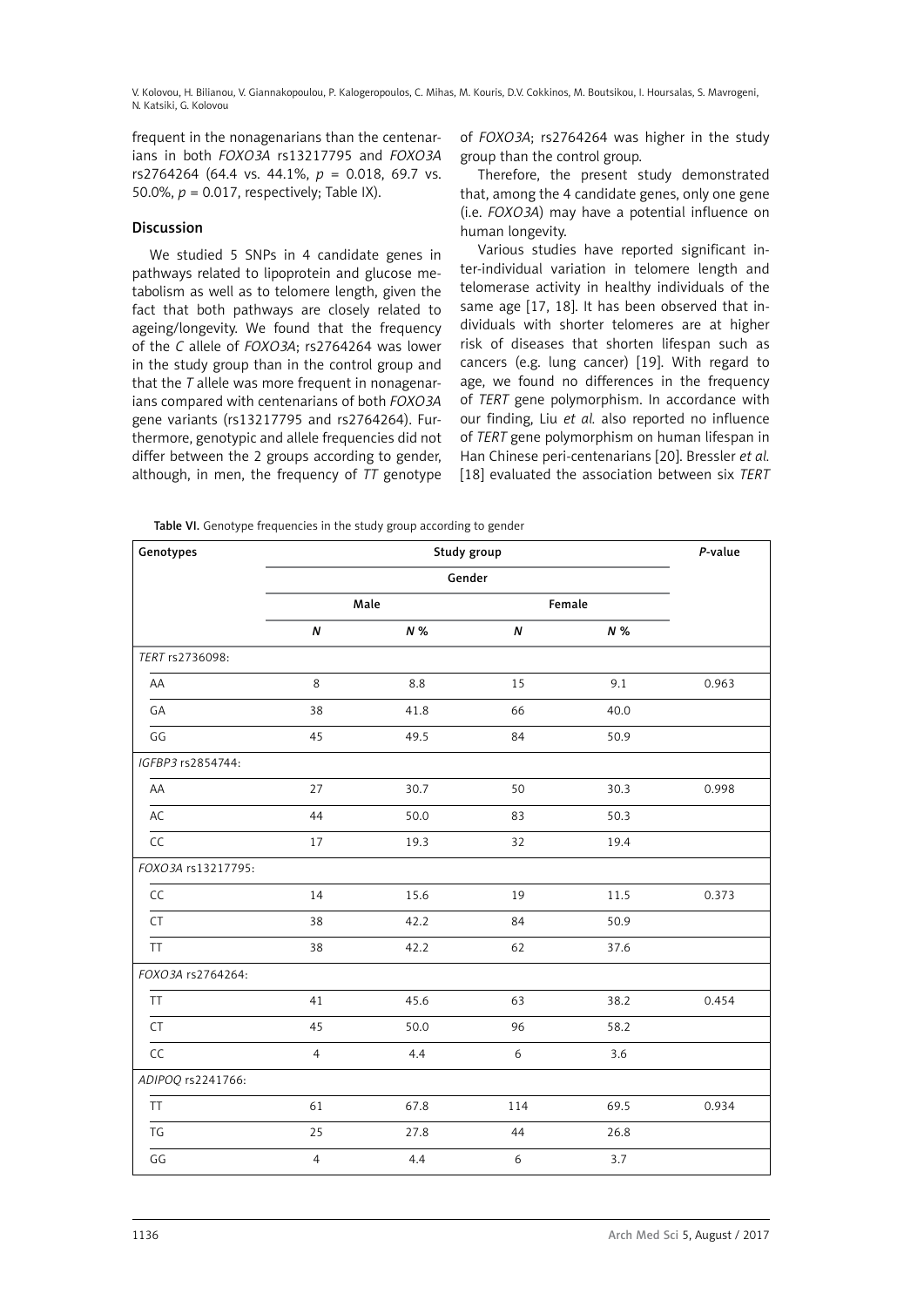| Alleles            |     | Control group |     | Study group |         |
|--------------------|-----|---------------|-----|-------------|---------|
|                    | N   | N %           | N   | N %         | P-value |
| TERT rs2736095:    |     |               |     |             |         |
| Α                  | 58  | 46.8          | 127 | 49.4        | 0.629   |
| G                  | 66  | 53.2          | 130 | 50.6        |         |
| IGFBP3 rs2854744:  |     |               |     |             |         |
| A                  | 90  | 75.6          | 204 | 80.3        | 0.302   |
| C                  | 29  | 24.4          | 50  | 19.7        |         |
| FOXO3A rs13217795: |     |               |     |             |         |
| $\mathsf{C}$       | 90  | 60.8          | 156 | 60.9        | 0.980   |
| T                  | 58  | 39.2          | 100 | 39.1        |         |
| FOXO3A rs2764264:  |     |               |     |             |         |
| Τ                  | 134 | 90.5          | 246 | 96.1        | 0.023   |
| $\mathsf{C}$       | 14  | 9.5           | 10  | 3.9         |         |
| ADIPOQ rs2241766:  |     |               |     |             |         |
| T                  | 146 | 99.3          | 245 | 96.1        | 0.062   |
| G                  | 1   | 0.7           | 10  | 3.9         |         |

Table VII. Allele frequencies among the 2 studied groups (in both genders)

Table VIII. Genotype frequencies in the study group according to age

| Genotypes          |                  | P-value       |                     |              |       |
|--------------------|------------------|---------------|---------------------|--------------|-------|
|                    |                  | Nonagenarians |                     | Centenarians |       |
|                    | $\boldsymbol{N}$ | N %           | N                   | N%           |       |
| TERT rs2736098:    |                  |               |                     |              |       |
| AA                 | 23               | 9.6           | $\mathsf{O}\xspace$ | 0.0          | 0.164 |
| GA                 | 99               | 41.3          | 5                   | 29.4         |       |
| GG                 | 118              | 49.2          | 12                  | 70.6         |       |
| IGFBP3 rs2854744:  |                  |               |                     |              |       |
| AA                 | 70               | 29.5          | $\overline{7}$      | 41.2         | 0.597 |
| AC                 | 120              | 50.6          | $\overline{7}$      | 41.2         |       |
| CC                 | 47               | 19.8          | $\overline{3}$      | 17.6         |       |
| FOXO3A rs13217795: |                  |               |                     |              |       |
| CC                 | 30               | 12.6          | $\overline{3}$      | 17.6         | 0.014 |
| CT                 | 110              | 46.0          | 13                  | 76.5         |       |
| <b>TT</b>          | 99               | 41.4          | $1\,$               | 5.9          |       |
| FOXO3A rs2764264:  |                  |               |                     |              |       |
| <b>TT</b>          | 103              | 43.1          | $\mathbf{1}$        | 5.9          | 0.010 |
| <b>CT</b>          | 127              | 53.1          | 15                  | 88.2         |       |
| CC                 | 9                | 3.8           | $\mathbf{1}$        | 5.9          |       |
| ADIPOQ rs2241766:  |                  |               |                     |              |       |
| <b>TT</b>          | 163              | 68.5          | 13                  | 76.5         | 0.894 |
| TG                 | 65               | 27.3          | $\overline{4}$      | 23.5         |       |
| GG                 | 10               | 4.2           | $\mathsf{O}\xspace$ | 0.0          |       |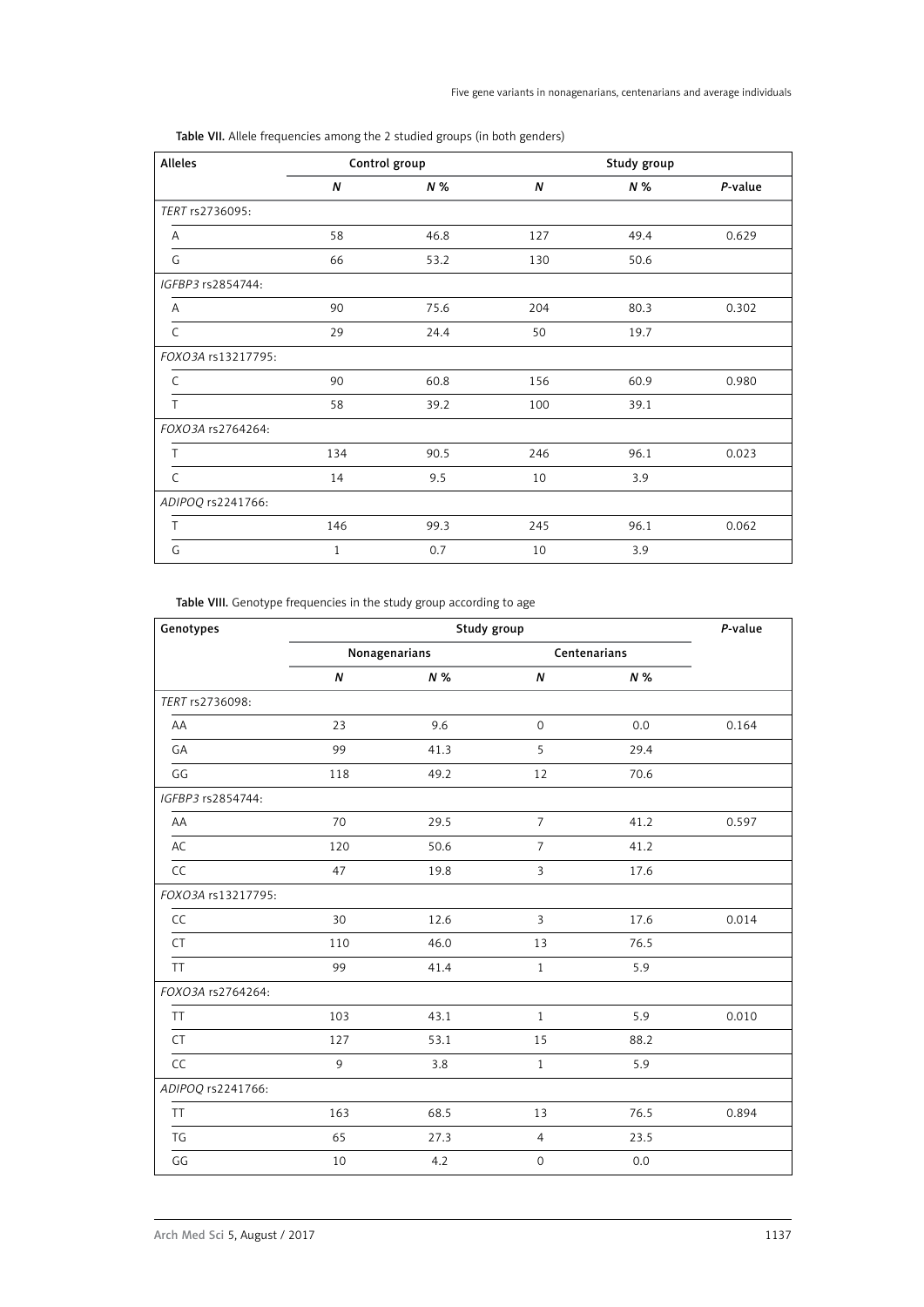| Alleles            |     | Study group   |                  |              | P-value |
|--------------------|-----|---------------|------------------|--------------|---------|
|                    |     | Nonagenarians |                  | Centenarians |         |
|                    | N   | N %           | $\boldsymbol{N}$ | N %          |         |
| TERT rs2736095:    |     |               |                  |              |         |
| Α                  | 145 | 30.2          | 5                | 14.7         | 0.055   |
| G                  | 335 | 69.8          | 29               | 85.3         |         |
| IGFBP3 rs2854744:  |     |               |                  |              |         |
| A                  | 260 | 54.9          | 21               | 61.8         | 0.434   |
| $\mathsf{C}$       | 214 | 45.1          | 13               | 38.2         |         |
| FOXO3A rs13217795: |     |               |                  |              |         |
| $\mathsf{C}$       | 170 | 35.6          | 19               | 55.9         | 0.018   |
| T                  | 308 | 64.4          | 15               | 44.1         |         |
| FOXO3A rs2764264:  |     |               |                  |              |         |
| T                  | 333 | 69.7          | 17               | 50.0         | 0.017   |
| $\mathsf{C}$       | 145 | 30.3          | 17               | 50.0         |         |
| ADIPOQ rs2241766:  |     |               |                  |              |         |
| T                  | 391 | 82.1          | 30               | 88.2         | 0.366   |
| G                  | 85  | 17.9          | $\overline{4}$   | 11.8         |         |

Table IX. Allele frequencies in the study group according to age

polymorphisms with CVD and mortality in White (*n* = 8,907) and African-American participants (*n* = 3,022) in the Atherosclerosis Risk in Communities (ARIC) study with no history of CVD at baseline. They reported that 2 polymorphisms of the *TERT* gene (i.e. rs2853668 and rs2736122) were associated with CVD events (i.e. CHD and stroke) in African-Americans but not in Whites, suggesting inter-individual variation [18]. No associations with mortality were found in either racial group. However, Liu *et al.* [20] and Bressler *et al.* [18] evaluated different TERT gene polymorphisms from the one in our present study. The polymorphism evaluated by us (i.e. rs2736098A) has been associated with an increased risk of cancer as reported in a recent meta-analysis by Li *et al.* [19]; this association was more significant in Asians [19].

Roszkowska-Gancarz *et al.* found that serum adiponectin concentrations in female centenarians may be related to extreme longevity [21] and that adiponectin levels are modified by *ADIPOQ* gene polymorphism. Khabour *et al.* [22] found no difference between *ADIPOQ* gene polymorphisms (rs266729, rs2241766 and rs1501299) and longevity phenotype in a Jordanian population. Guzman-Ornelas *et al*. [23] evaluated the same gene polymorphism (rs2241766) as the one we studied, and did not observe any relationship between this polymorphism and adiponectin levels in Mexican-Mestizo individuals. In our study, we also found no difference in *ADIPOQ*; rs2241766 gene polymorphism frequency between the 2 studied groups. In contrast, Atzmon *et al.* [24] reported that over-representation of 2 common variants in the *ADIPOQ* gene (rs17300539 and a single base pair insertion/deletion polymorphism 2019 bp downstream of the ATG start codon in the 3′ untranslated region called as SNP+2019) may promote increased lifespan through the regulation of adiponectin production and/or secretion. With regard to CVD, which may shorten human life span, Kanu *et al*. [25] reported that variations in the *ADIPOQ* gene may either protect against CHD (i.e. rs2082940T allele) or be associated with CHD risk (i.e. rs3774261G allele) in a Northeast Han Chinese population ( $n = 1514$ ). Furthermore, a recent meta-analysis found no association between the T45G polymorphism of the adiponectin gene and nonalcoholic fatty liver disease (NAFLD) [26]. It should be noted that NAFLD and its advanced form (i.e. nonalcoholic steatohepatitis, NASH) have been linked to increased liver and CVD morbidity and mortality [27, 28].

In a genome-wide association study of 10,280 middle-aged and older individuals, Kaplan *et al*. [29] confirmed a known association of the *IGFBP3* gene with IGFBP-3 levels and a borderline significant association between IGF-I concentration and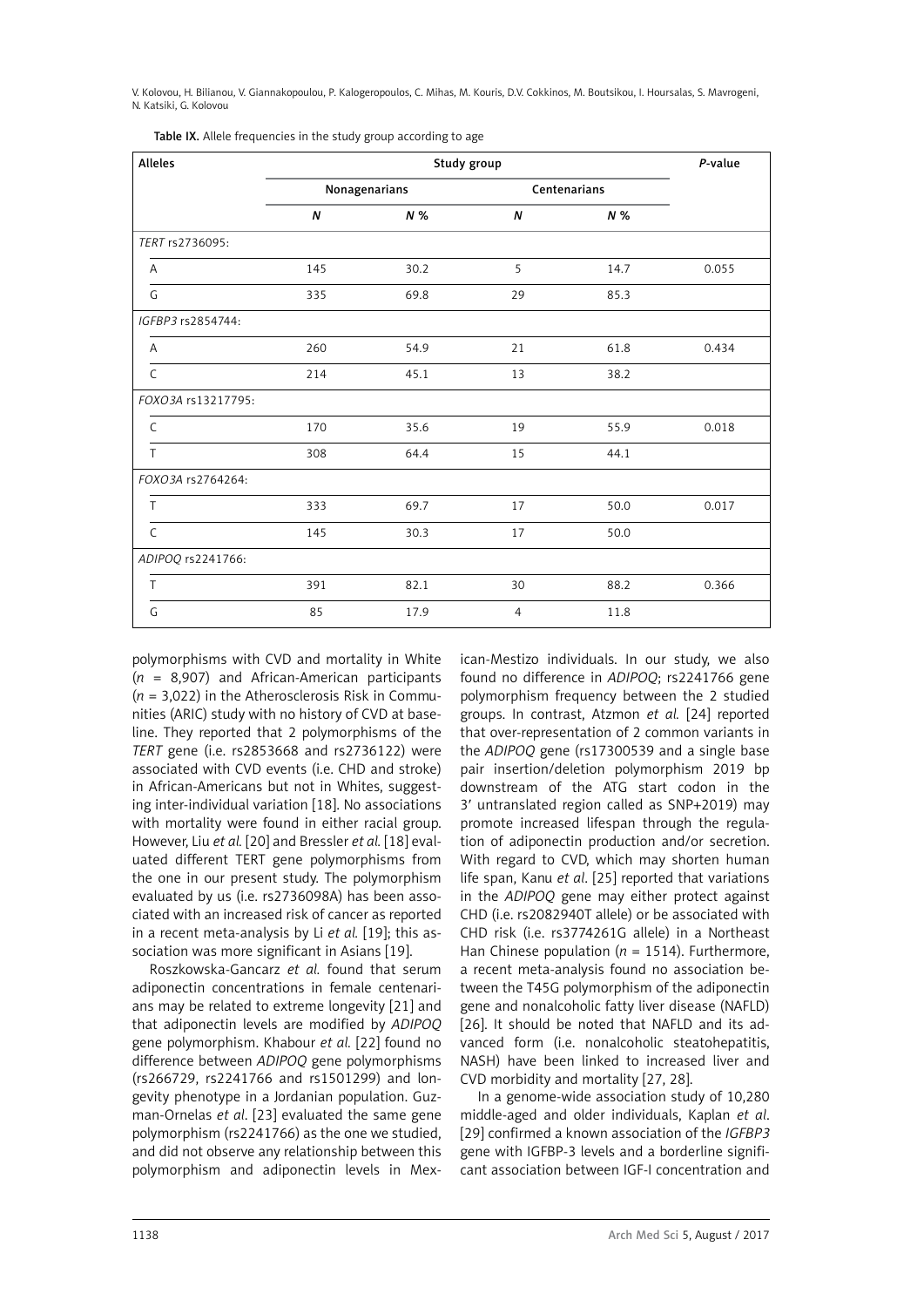*FOXO3*; rs2153960 and longevity. Similarly, He *et al.* [30–32] reported an association of *IGFBP3*; rs11977526 gene polymorphism with longevity phenotype in a Chinese cohort, which was different from our studied polymorphism (rs2854744). Deal *et al.* [31] found in 478 men from the Physicians' Health Study that the A allele had higher promoter activity at the –202 locus compared with the C allele of *IGFBP3* gene polymorphism, which is consistent with the relationship observed between genotype and circulating IGFBP-3.

Willcox *et al.* [12] first observed the association of *FOXO3A*; rs2802292 gene polymorphisms with longevity in 213 male Americans of Japanese ancestry aged > 95 years old. This association was confirmed in Italian, American, Chinese and German populations [9–12].

Soerensen *et al*. [32] investigated fifteen *FOXO3A* gene polymorphisms in 1,088 oldest old Danes (age: 92–93) and found further evidence for the role of *FOXO3A* as a longevity candidate gene from younger ages to old age, but not during old age. In the same cohort, they also evaluated the association of the *FOXO3A* gene with aging-related phenotypes known to predict survival (i.e. cognitive function, self-reported health, hand grip strength and activity of daily living) in the oldest old and found that *FOXO3A* variations were related to bone fracture risk and activity of daily living [33]. Furthermore, Flachsbart *et al.* [10] studied 16 known *FOXO3A* SNPs in 1,762 German centenarians/nonagenarians and younger controls and observed that the allele and genotype frequencies for the nonagenarians were generally in the middle between those for the younger controls and for the centenarians, supporting the reported increase in allele and genotype frequencies with age. Furthermore, after correcting for multiple testing, some SNPs (rs3800231, rs9400239, and rs479744) remained significant, including rs13217795 and rs2764264, for men separately. Unfortunately, there is no overlap with our polymorphisms tested. With regard to men, we also found that the frequency of *TT* genotype of *FOXO3A*; rs2764264 was higher in the study group than the control group. Additionally, in the present study, we found that the *C* allele of rs2764264 of the *FOXO3A* gene was significantly lower in the study group than the control group. Similarly, Flachsbart *et al.* [10] reported that no *FOXO3A* SNPs correlated with longevity in centenarians compared with controls except for rs2764264. In the present study, among the oldest old (i.e. nonagenarians and centenarians), we found that the T allele was significantly more frequent in nonagenarians than centenarians for both variants of the *FOXO3A* gene.

FOXO3A is part of the insulin/IGF-1 signaling pathway, one of the key candidate pathways of longevity [34], and regulates the expression of several genes involved in a broad range of biological processes such as apoptosis, cell cycle transition, DNA repair, oxidative stress, cell differentiation and glucose metabolism [35]. Several animal studies have confirmed the positive role of the FOXO family in longevity. For example, lack of FOXO in *Drosophila melanogaster* increases sensitivity to oxidative stress [36], whereas its overexpression in *Drosophila* fat body was reported to reduce fecundity and increase lifespan in females (but not in males) [37]. *FOXO3* knockout female mice exhibited early depletion of functional ovarian follicles, oocyte death and infertility [38]. Furthermore, B cell localization and development, Ig levels and hematopoietic stem cell maintenance were affected in FOXO3 knockout mice [39, 40]. Limited studies in humans evaluated the relationship between *FOXO3A* gene polymorphisms and ageing-related phenotypes in the oldest old. Kuningas *et al.* [41] observed an increased risk of stroke and Pawlikowska *et al.* [42] found that rs4946935 was associated with death caused by cancer. Therefore, the *FOXO3A* gene may be considered as the second consistently confirmed longevity-associated gene in addition to the apolipoprotein E gene (*APOE*) according to current evidence in several study populations [9, 11, 12, 42–44].

Genetic studies on human longevity present a variety of limitations mainly due to the difficulty in enrolling a considerable number of oldest old and the non-existence of individuals born at the same time as centenarians but with different lifespan duration. Although there are data identifying some genes as related to longevity and ageing, more evidence is needed. In addition, epigenetics linked to diet or other environmental/lifestyle factors (such as smoking, physical activity and emotional stress) may play a role in longevity attainment [45–47].

The present study has the limitations and concerns of bias introduced by differences in characteristics of cases and controls due to its case-control study design. Furthermore, no environmental factors (e.g. smoking, exercise and others) were evaluated. There is only a small number of centenarians compared with nonagenarians, and the results might be exaggerated. However, our study has some strengths as the participants were carefully selected in accordance with race, age and family history, which were well documented.

In conclusion, there are differences in both studied *FOXO3A* gene polymorphisms according to survival status. Particularly, the individuals > 90 years (i.e. the study group) had half of the *C* alleles compared with younger individuals < 80 years (i.e. the control group). Furthermore, the centenarians less frequently had the T allele of both *FOXO3A* gene polymorphisms compared with the nona-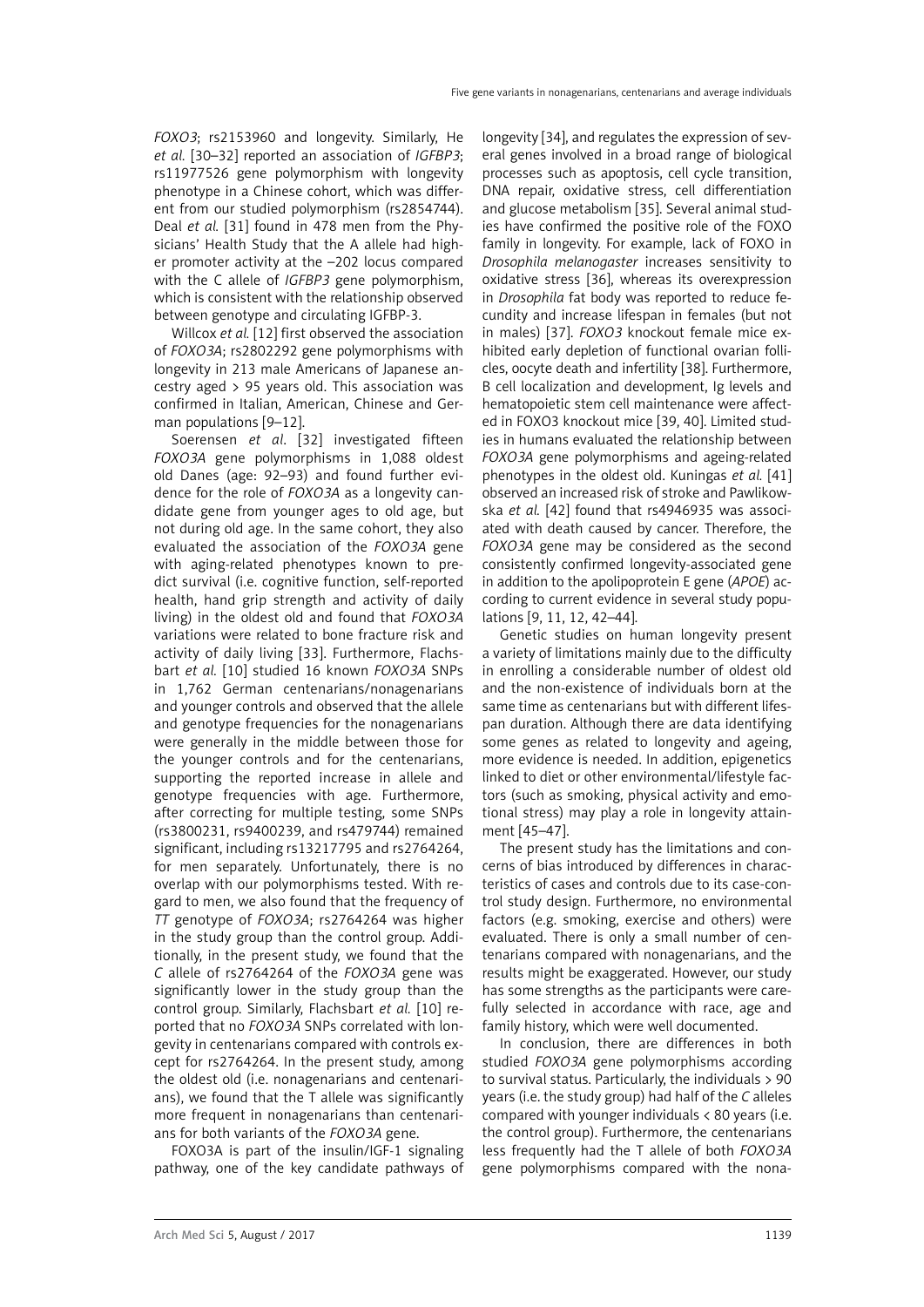genarians. No differences were found between the 2 groups with regard to *TERT*, *IGFBP3* and *ADIPOQ* gene polymorphisms. Therefore, it seems that some polymorphisms may be significant in prolonging our lifespan. Understanding ageing at a molecular level could possibly help us in slowing this process and extend our lifespan. Nevertheless, confirmation in additional study populations is needed.

# Conflict of interest

This study was conducted independently; no company or institution supported it financially. None of the authors have any conflict of interest to report with regard to this paper. VK, PK, CM, MK, DVC, MB, IH, SM have nothing to declare. DVC, HB and GK have given talks, attended conferences and participated in trials sponsored by Amgen, Angelini, MSD, Lilly, Vianex and Sanofi-Aventis. NK has given talks, attended conferences and participated in trials sponsored by Amgen, Angelini, Astra Zeneca, Boehringer Ingelheim, Galenica, MSD, Novartis, Novo Nordisk, Sanofi-Aventis and Win-Medica.

#### References

- 1. Avery P, Barzilai N, Benetos A, et al. Ageing, longevity, exceptional longevity and related genetic and non-genetics markers: panel statement. Curr Vasc Pharmacol 2014; 12: 659-61.
- 2. vB Hjelmborg J, Iachine I, Skytthe A, et al. Genetic influence on human lifespan and longevity. Hum Genet 2006; 119: 312321.
- 3. Kolovou G, Kolovou V, Vasiliadis I, et al. The frequency of 4 common gene polymorphisms in nonagenarians, centenarians, and average life span individuals. Angiology 2014; 65: 210-5.
- 4. Collins K, Mitchell JR. Telomerase in the human organism. Oncogene 2002; 21: 564-79.
- 5. Tzanetakou IP, Katsilambros NL, Benetos A, Mikhailidis DP, Perrea DN. "Is obesity linked to aging?": adipose tissue and the role of telomeres. Ageing Res Rev 2012; 11: 220-9.
- 6. Lin CM, Huang YL, Lin ZY. Influence of gender on serum growth hormone, insulin-like growth factor-I and its binding protein-3 during aging. Yonsei Med J 2009; 50: 407-13.
- 7. Rajaram S, Baylink DJ, Mohan S. Insulin-like growth factor-binding proteins in serum and other biological fluids: regulation and functions. Endocr Rev 1997; 18: 801-31.
- 8. Su X, Colditz GA, Willett WC, et al. Genetic variation and circulating levels of IGF-I and IGFBP-3 in relation to risk of proliferative benign breast disease. Int J Cancer 2010; 126: 180-90.
- 9. Anselmi CV, Malovini A, Roncarati R, et al. Association of the FOXO3A locus with extreme longevity in a southern Italian centenarian study. Rejuvenation Res 2009; 12: 95-104.
- 10. Flachsbart F, Caliebe A, Kleindorp R, et al. Association of FOXO3A variation with human longevity confirmed in German centenarians. PNAS 2009; 106: 2700-5.
- 11. Li Y, Wang WJ, Cao H, et al. Genetic association of FOXO1A and FOXO3A with longevity trait in Han Chinese populations. Hum Mol Genet 2009; 18: 4897-904.
- 12. Willcox BJ, Donlon TA, He Q, et al. FOXO3A genotype is strongly associated with human longevity. PNAS 2008; 105: 13987-92.
- 13. Buckbinder L, Talbott R, Velasco-Miguel S, et al. Induction of the growth inhibitor IGF- binding protein 3 by p53. Nature 1995; 377: 646-9.
- 14. Vionnet N, Hani EH, Dupont S, et al. Genome wide search for type 2 diabetes-susceptibility genes in French whites: evidence for a novel susceptibility locus for early-onset diabetes on chromosome 3q27-qter and independent replication of a type 2-diabetes locus on chromosome 1q21-q24. Am J Hum Genet 2000; 67: 1470-80.
- 15. NCI-NHGRI Working Group on Replication in Association Studies, Chanock SJ, Manolio T, Boehnke M, et al. Replicating genotype-phenotype associations. Nature 2007; 447: 655-60.
- 16. Declaration of Helsinki for Human Research of 1974 (last modified in 2000).
- 17. Valdes AM, Andrew T, Gardner JP, et al. Obesity, cigarette smoking, and telomere length in women. Lancet 2005; 366: 662-4.
- 18. Bressler J, Franceschini N, Demerath EW, Mosley TH, Folsom AR, Boerwinkle E. Sequence variation in telomerase reverse transcriptase (TERT) as a determinant of risk of cardiovascular disease: the Atherosclerosis Risk in Communities (ARIC) study. BMC Medical Genetics 2015; 16: 52.
- 19. Li C, Yin Z, Wu W, Li X, Zhou B. Genetic variants in TERT-CLPTM1L genetic region associated with several types of cancer: a meta-analysis. Gene 2013; 10: 390-9.
- 20. Liu L, Wang C, Lu X, et al. The MNS16A polymorphism in the TERT gene in peri-centenarians from the Han Chinese population. Sci China Life Sci 2014; 57: 1024-7.
- 21. Roszkowska-Gancarz M, Bartoszewicz Z, Polosak J, et al. Total and high molecular weight adiponectin and level-modifying polymorphisms of ADIPOQ in centenarians. Endokrynol Pol 2012; 63: 439-46.
- 22. Khabour OF, Mesmar FS, Alatoum MA, Gharaibeh MY, Alzoubi KH. Associations of polymorphisms in adiponectin and leptin genes with men's longevity. Aging Male 2010; 13: 188-93.
- 23. Guzman-Ornelas MO, Chavarria-Avila E, Munoz-Valle JF, et al. Association of ADIPOQ +45T>G polymorphism with body fat mass and blood levels of soluble adiponectin and inflammation markers in a Mexican-Mestizo population. Diabetes Metab Syndr Obes 2012; 5: 369-78.
- 24. Atzmon G, Pollin TI, Crandall J, et al. Adiponectin levels and genotype: a potential regulator of life span in humans. Gerontol A Biol Sci Med Sci 2008; 63: 447-53.
- 25. Kanu JS, Gu Y, Zhi S, et al. Single nucleotide polymorphism rs3774261 in the AdipoQ gene is associated with the risk of coronary heart disease (CHD) in Northeast Han Chinese population: a case-control study. Lipids in Health and Disease 2016; 15: 6.
- 26. Zhang W, Zhu LQ, Huo XL, Qin J, Yuan GY. Association between adiponectin gene T45G polymorphism and nonalcoholic fatty liver disease risk: a meta-analysis. Genet Mol Res 2016; 15: doi: 10.4238/gmr.15017190.
- 27. Katsiki N, Mikhailidis DP, Mantzoros CS. Non-alcoholic fatty liver disease and dyslipidemia: an update. Metabolism 2016; 65: 1109-23.
- 28. Athyros VG, Tziomalos K, Katsiki N, Doumas M, Karagiannis A, Mikhailidis DP. Cardiovascular risk across the histological spectrum and the clinical manifestations